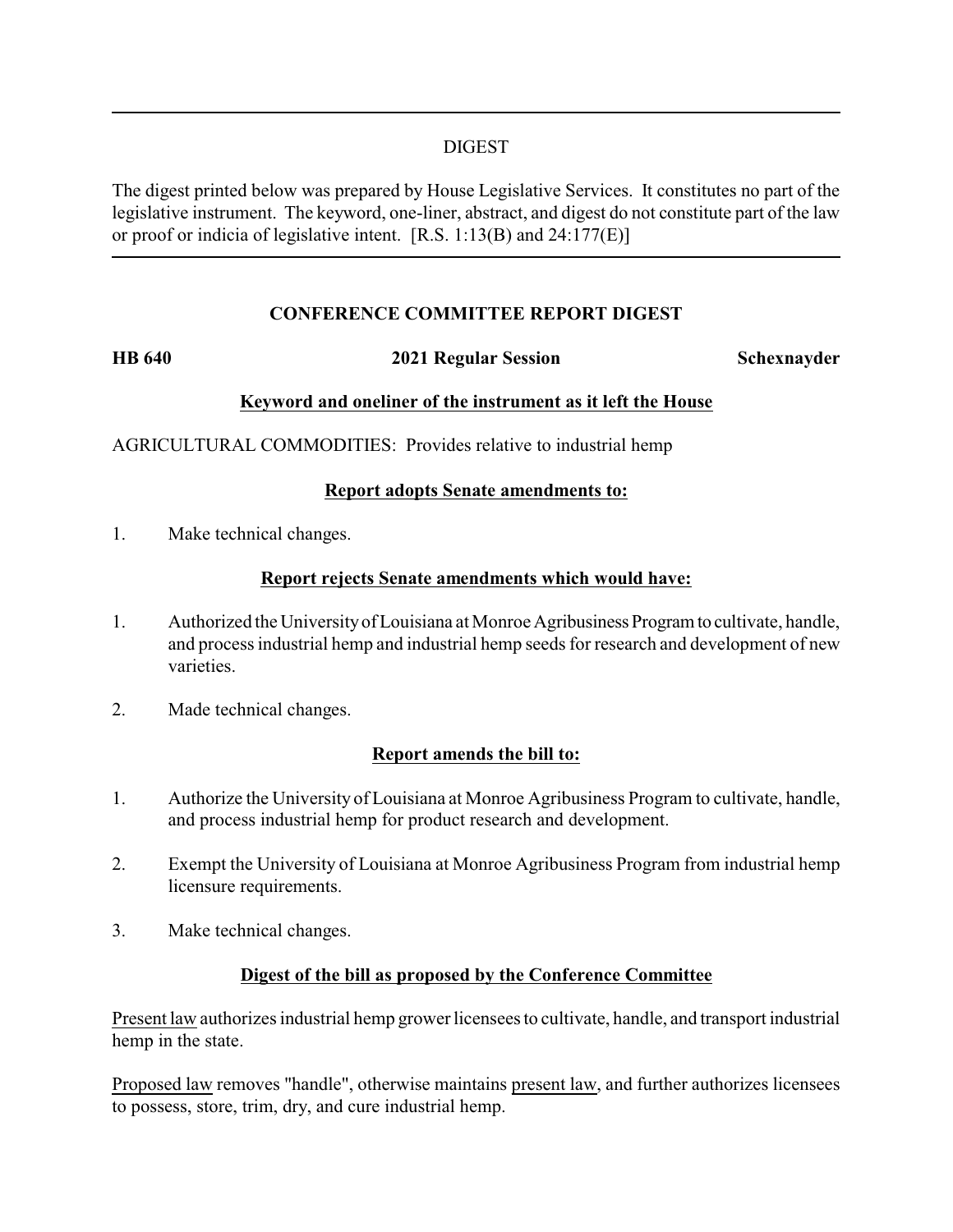Present law provides for registration and label requirements for commercial feed.

Proposed law exempts commercial feed manufactured and registered pursuant to consumable hemp regulations.

Present law requires licensure of contract carriers. Proposed law removes that requirement and creates a handler license.

Proposed law extends the timeframe to harvest approved industrial hemp from 15 days to 30 days.

Present law authorizes the La. Dept. of Agriculture and Forestry (LDAF) to detain, seize, destroy, or embargo any industrial hemp crop or product that exceeds the federally defined THC level for hemp.

Proposed law repeals present law.

Present law exempts the LSU Ag Center, the Southern University Ag Center, and the University of Louisiana at Monroe (ULM) College of Pharmacy from industrial hemp licensure requirements for the purpose of research and development.

Proposed law adds the ULM Agribusiness Program to present law.

Proposed law authorizes the University of La. at Monroe Agribusiness Program to cultivate, handle, and process industrial hemp for product research and development.

Proposed law requires all industrial hemp licensees whose intent is to perform research, except the universities exempted in present law, to submit an annual research plan to the LDAF. Further requires LDAF to adopt rules for performance based-sampling for those licensees.

Proposed law requires the LSU AgCenter to develop a centralized industrial hemp website in collaboration with regulatory agencies and stakeholders.

Proposed law changes "industrial hemp-derived CBD product" to "consumable hemp product" and provides that consumable hemp products are any industrial hemp-derived products that contain any cannabinoid, includingCBD. Further provides that consumable hemp product includes commercial feed, pet products, and hemp floral material.

Proposed law requires that present law and proposed law dealing with consumable hemp products are preempted by any federal statute, federal regulation, or guidance from a federal government agency that is less restrictive than state law.

Proposed law establishes a consumable hemp processor license issued by the La. Dept. of Health (LDH) and establishes a fee schedule for the license.

Proposed law creates criminal penalties of not less than one year nor more than 20 years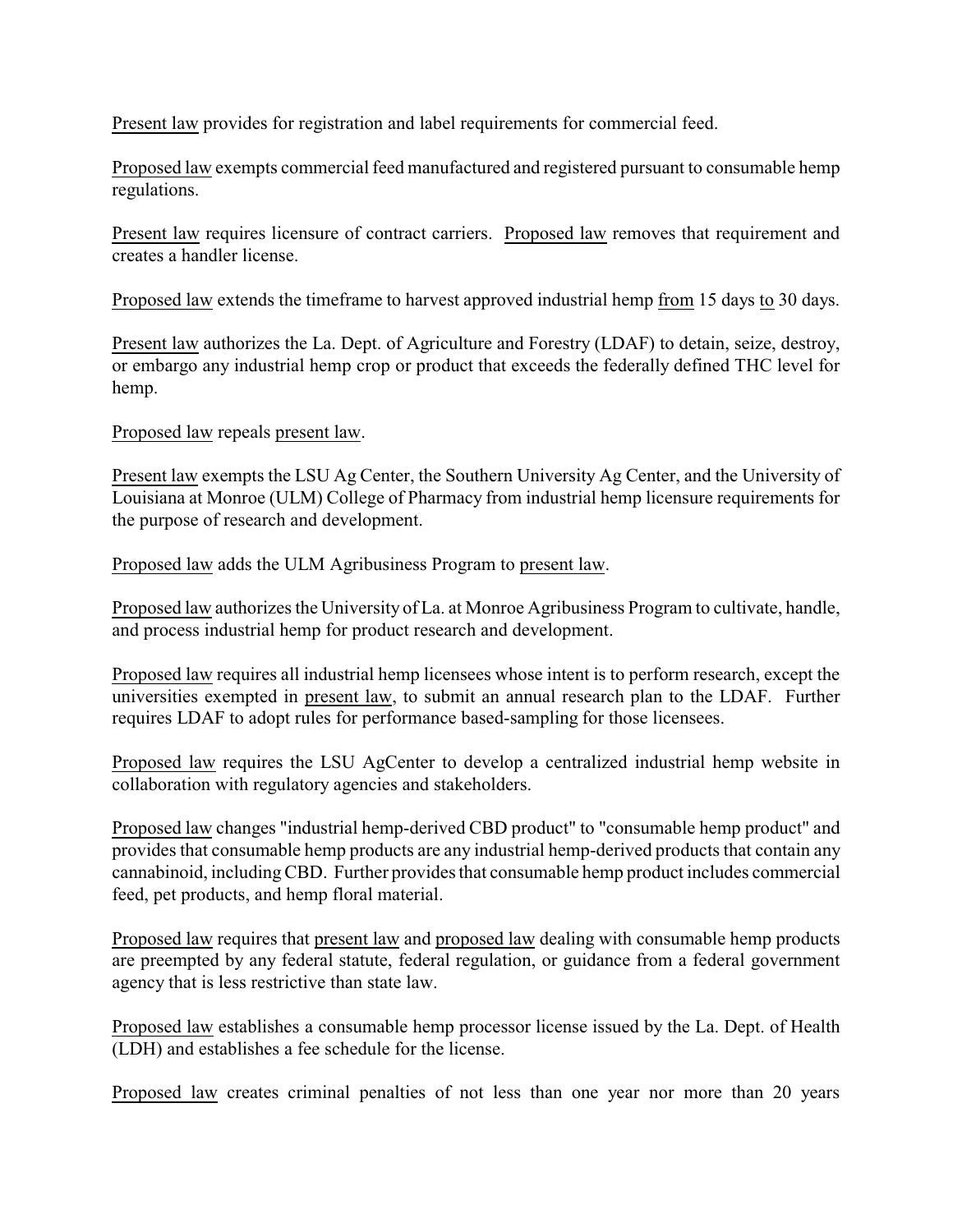imprisonment at hard labor and a fine of not more than \$50,000 for processing consumable hemp products without a license.

Present law prohibits processing or selling any part of hemp for inhalation, except hemp rolling papers.

Proposed law removes the prohibition on processing hemp for inhalation.

Present law prohibits processing or selling any food or beverage containing CBD unless the FDA approves CBD as a food additive. Proposed law removes that prohibition.

Present law prohibits anyCBD products that contain anyactive pharmaceutical ingredient other than cannabidiol. Proposed law exempts products intended for topical application from the prohibition.

Proposed law provides that consumable hemp products cannot contain a total delta-9 THC concentration of more than 0.3% nor a total THC concentration of more than 1% on a dry weight basis.

Proposed law prohibits consumable hemp products from containing any cannabinoid that is not naturally occurring.

Proposed law defines THC as a combination of tetrahydrocannabinol and tetrahydrocannabinolic acid.

Proposed law requires any floral hemp material to be contained in tamper-evident packaging and not be labeled or marketed for inhalation.

Proposed law provides that any facility processing hemp products for human consumption outside of the scope of the definition of consumable hemp product will be regulated by the LDH in accordance with the State Food, Drug, and Cosmetic Law.

Proposed law establishes a wholesaler license for consumable hemp products issued by the office of alcohol and tobacco control (ATC).

Proposed law establishes a wholesaler license fee not to exceed \$500.

Present law imposes civil fines for selling hemp-derived CBD products at retail without a permit.

Proposed law expands the violations that the civil penalties can be imposed. Further provides that each day a violation occurs is a separate offense.

Proposed law requires ATC to investigate any report of a violation of a provision of present law as related to consumable hemp products and report any criminal violation to the appropriate law enforcement agency.